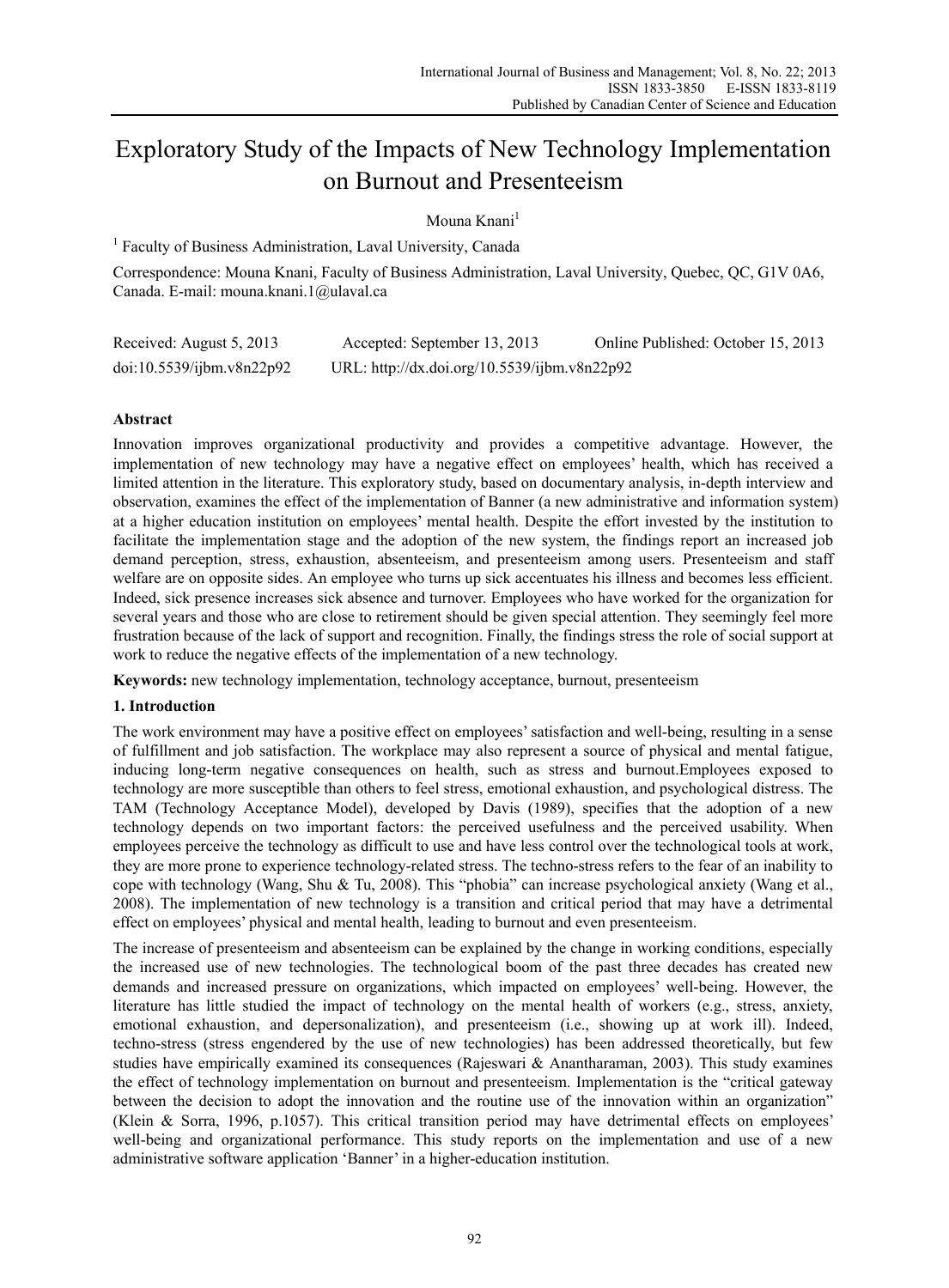## **2. Literature Review**

### *2.1 Burnout*

Maslach, Jackson, and Leiter (1996) defined burnout as "a state of exhaustion in which one is cynical about the value of one's occupation and doubtful of one's capacity to perform". Burnout is a multifaceted syndrome involving emotional exhaustion, depersonalization, and personal accomplishment. Emotional exhaustion denotes feelings of being emotionally drained and depleted; depersonalization (referred to as cynicism) denotes feelings of detachment from work; personal accomplishment refers to one's feeling of capability and successful achievement at work (Maslach, 1982, 1983; Maslach& Jackson, 1986; Schaufeli & Greenglass, 2001). Burnout is a result of low levels of personal accomplishment, and high levels of emotional exhaustion and depersonalization (Maslach, 1993). Burnout (depersonalization and emotional exhaustion) and job demand are reciprocal (Demerouti, Le Blanc, Bakker, Schaufeli, & Hox, 2009). We can expect that the implementation of new technology will increase perceived job demand, leading to increased levels of emotional exhaustion and depersonalization, and reduced levels of personal accomplishment.

### *2.2 Presenteeism*

Presenteeism is an emerging phenomenon that was introduced in the literature by the end of the 1990s (Johns, 2010). Presenteeism is "the phenomenon of employees staying at work when they should be off sick" (Demerouti et al., 2009, p. 50). Sick presence may have a detrimental effect on employees' mental health (Kivimakiet al., 2005) and represents a risk factor for future sick absence (Aronsson, Gustafsson, & Dallner, 2000; Bergström, Bodin, Hagberg, Aronsson, & Josephson, 2009). Caverley, Gunningham, Barton, & MacGregor (2007) reported five top reasons that employees give for sick presence: having no back-ups in their work department, heavy workload (i.e., large volume of workload to be handled on a daily basis), the need to meet deadlines, work commitments (meetings), and self-perception of not feeling so bad to come to work.

For several years, organizations have been engaged in managing absenteeism through various methods to enhance the presence at work. However, recent studies show that a large number of employees come to work while having physical or psychological problems that undermine their performance at work (Aronsson et al., 2000; Demerouti et al., 2009; Hansen & Andersen, 2008). For instance, Hansen and Andersen (2008) reported that 73% of employees have at least one episode of sick presence over a one year. Aronsson et al. (2000) reported that occupations that provide direct services to people such as the education sector, and care and welfare sector, have a substantially high risk of being prone to presenteeism. Several studies point out that presenteeism costs more than absenteeism (Goetzel et al., 2004; Caverley et al., 2007). Goetzel et al. (2004) estimated presenteeism costs to approximately US\$255 per employee per year. The short and long term costs of presenteeism are underestimated as they are difficult to assess (lack of productivity, temporary replacement, low-service performance, and recruitment and training of a new employee).

Presenteeism may become worse in the context of the implementation of a new technology that is accompanied by an increased perceived workload and a certain degree of reluctance to its adoption (i.e., low-perceived usefulness and difficulties related to its use). Presenteeism gives rise to feelings of burnout because of insufficient recovery (Demerouti et al., 2009). In turn, burnout leads to an accumulation of the workload and decreases the energy to cope, causing a more accentuated presenteeism (Demerouti et al., 2009).

### **3. Method**

This research examines the implementation of Banner in a Canadian higher-education institution. Banner is an administrative software application. Banner is a highly-integrated system that maintains and queries students' (and alumni') data. Since the implementation of Banner, studies agents and advisors report a dramatic increase in their workload. Several employees expressed high dissatisfaction with the use of this software that does not respond to their expectations and needs. As a result, these employees report relatively less enthusiasm, and high levels of stress and fatigue. Indeed, sick absenteeism increased in the months following the implementation of the new system. The implementation of the Banner system is seemingly accompanied by burnout (e.g., stress and emotional exhaustion) and presenteeism among users (agents and advisors).

For this study, we used several types of data. First, a documentary analysis based on the comments reported by Banner users in an independent study conducted a few months following the implementation of the new software; second, an in-depth interview of approximately one hour and a half longwas conducted with one user (studies agent). The guideline for the depth interview included several topics such as workload, perceptions and use of Banner, social support at work, well-being/burnout, and presenteeism/absenteeism; third, one hour of non-participant observation of the interviewee' work environment (e.g., job demand, task handling, and social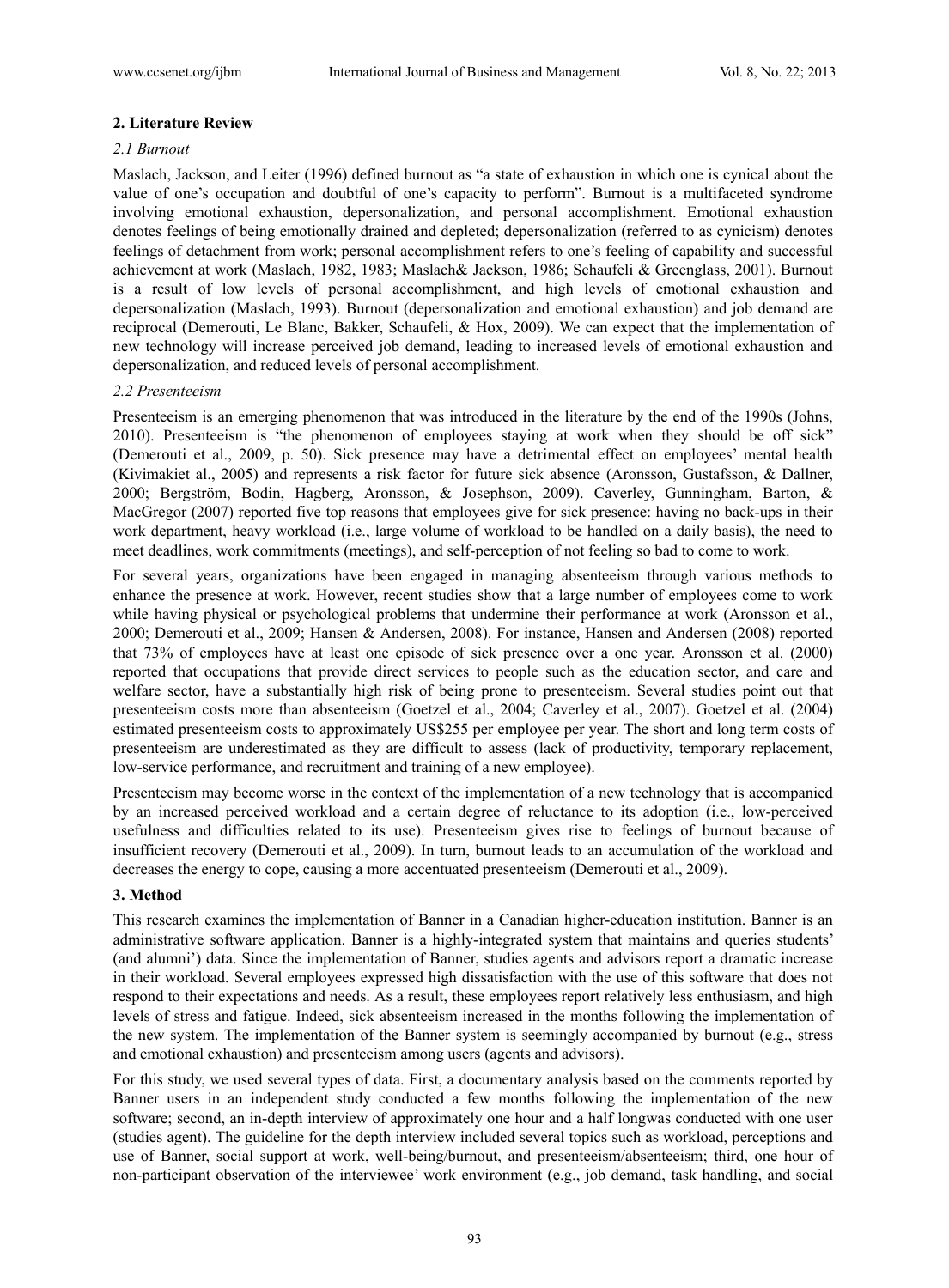interaction at work).

#### **4. Results**

New technologies' perception is an organizational factor that highly explains (negatively) burnout and presenteeism. In particular, the data analysis shows that users expressed different degrees of reluctance (e.g., avoidance and unenthusiastic use) in adopting the new management system (Banner) during its implementation stage. The complexity of use of the Banner software negatively influenced its acceptance. Employees who were accustomed to using the previous system were more reluctant and reported an avoidance attitude toward Banner. They perceived a higher job demand because of the increased technology complexity. Faced with new complicated software, employees mentioned that they perceived themselves as not being able to properly meet the students' requests (i.e., reduced personal accomplishment) and to promptly provide follow-up. Agents and advisors felt that they couldn't perform their tasks as well as they once could, they have to handle a heavy workload and work fast enough in order to complete work on time. This resulted in frustration and exhaustion. One user reported that she became skeptical about her efficacy at work. The users reported the following comments:

"…Yes, frustrated, I think it would be the right word... it is never easy when you implement a new system… you are familiar with something else…".

"…I am frustrated of not being able to do my job properly and not being able to offer students a high standard of service quality due to an inefficient system...".

It should be noted however that users who developed skills and knowledge using the new system (Banner) found it more useful compared to the previous system. The interviewee reported the following comment:

"Like other colleagues, in the beginning I was critical toward the Banner system; but after use, I would not change it, I found it well done…".

The adoption of new technology associated with a higher level of job demand led to a high degree of effort invested in meeting clients' (students) requests. This situation increases the probability that employees attended work ill to avoid performance decrement. They may have felt pressure to attend, despite a risk of being counter-productive. This pressure to show up at work ill could cause a deterioration of employees' physical and mental health. Few employees mentioned that they had experienced burnout but turned up ill at work (sick presence). In fact, sick presence and burnout are reciprocal. Employees indicated that they felt a persistent fatigue due to an increased workload. They had the feeling of being emotionally drained, especially during the first weeks following the implementation of Banner. The users reported the following comments:

"My burnout is mainly related to the implementation of Banner".

"I always avoid taking sick absence because of the high workload".

"I feel very tired. For the first time in my life, I'm afraid to do a burnout".

"We love our work… but we feel completely depleted to be effective at work".

"I felt abandoned… I cannot complete my tasks as usual… and responding to students request due to difficulties with using Banner… Banner is impractical and complicated…"

According to the interviewee, a few employees retired -or had the intention to-because they were not ready to apprehend the new system. They were convinced that they need a long time to learn how to use it effectively. These employees were themselves forced to modify their work habits to adapt to the Banner system.

"Several colleagues were using the previous software for more than 20 years. The adoption of Banner was not unanimous. Then, there are many who retired because they do not want to learn the new software... ".

Employees who were reluctant toward this new system experienced difficult moments inside and outside of work. One employee reported a deterioration of her physical and mental health such as heartburn and fatigue. She said she was getting demotivated at work.

"Because of Banner, I suffered from heartburn, fatigue, stress, lack of motivation, frustration… I was away for a month (pneumonia) due to high fatigue…"

The interviewee indicated that a social environment of mutual assistance and friendship was maintained between colleagues in her division. She adds that her director (hierarchical superior) recognized the commitment of the employees. She stressed the respectful bidirectional communication and exchange between employees and hierarchical superiors. The good relationship with the director (supervisor, team leader, director of operations) nurtured a collaborative working environment, and promoted the sense of team cooperation and respect among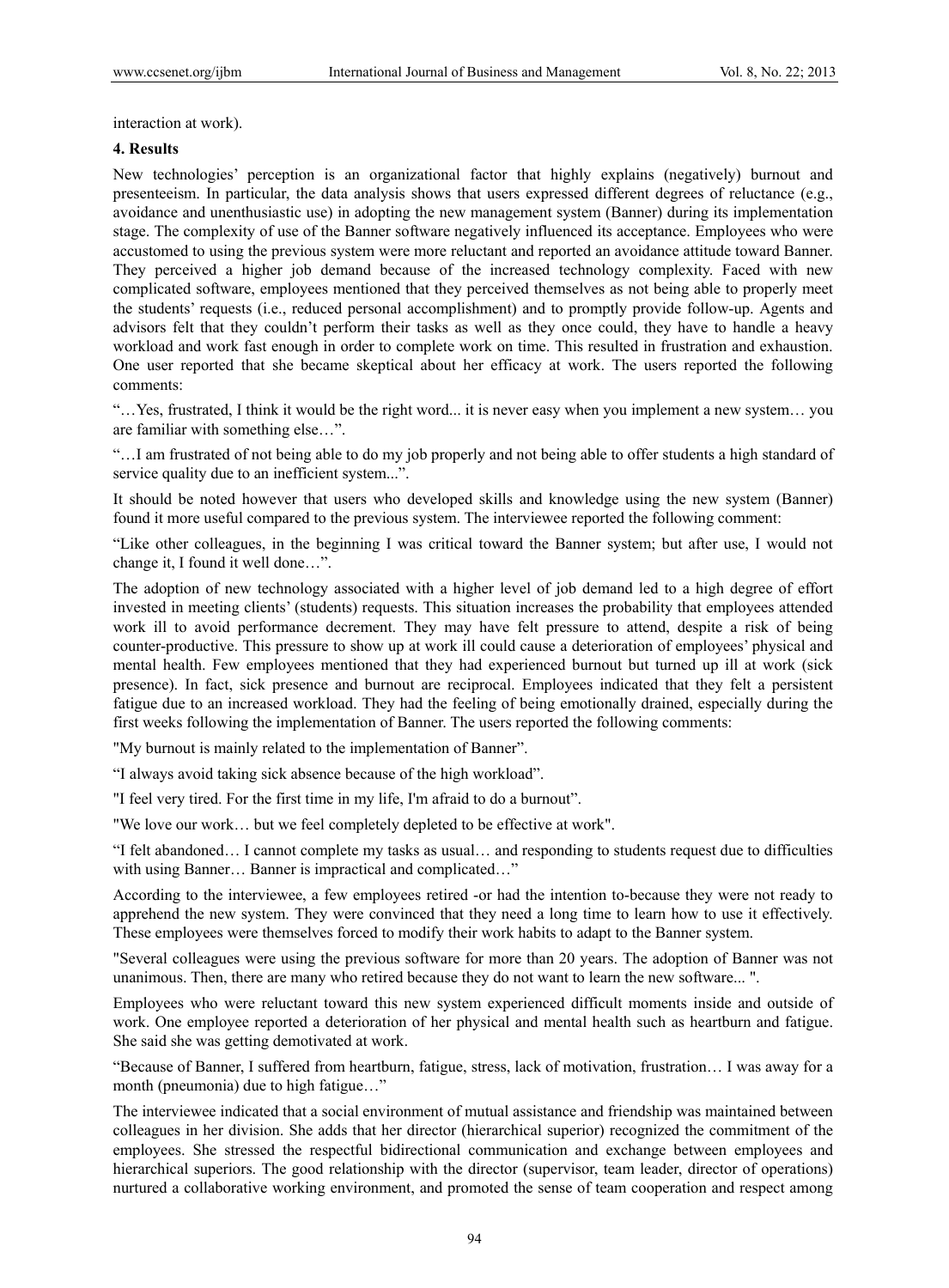colleagues, and between colleagues and directors.This supportive social environment at work reduced the psychological demand and the level of stress experienced at work. The Director's support was also an important buffer of the negative effects of the use of the new technology. Those who perceived less support from the organization felt overwhelmed with their job demand and were more prone to presenteeism. The interviewee emphasized the importance of social interactions with colleagues and her director's (supervisor) supportive attitude. She felt no pressure from colleagues about the decision to show up ill at work. Expecting her colleagues to replace her with tasks during her absence, she preferred to stay at home to recover instead of showing up ill at work. Indeed, the absence of insecurity at work comforted her decision to stay at home when she did not feel well (i.e., sick absence instead of sick presence). The favorable social work environment was confirmed by the observation exercise. The observed employee interacted several times with her colleagues. They were helping each other with different work-related tasks. During the observation, I heard several times the words "thank you", "perfect", or "ok, I would do it without a problem". Indeed, the observed employee received assistance from her colleagues on how to retrieve some information from the Banner system. Finally, I would note that it is a friendly team-working environment.

Conversely, another Banner user reported that sometimes she came to work ill because they lacked resources in her small division. She was indisposed to take a sick leave because she would have faced a backlog of tasks when she returned to work.

Another important issue was the employees' commitment to work. Most employees were highly-engaged in their work, which may explain, in part the sick presence occurrence. The employees still attended work while ill because they wanted to complete their tasks within the deadlines. Those for whom work is very important will attend work even when they feel sick. However, the relationship between commitment and presenteeism is not always true. For instance, one user mentioned that she likes her work, she is deeply involved and committed, but does not practice presenteeism. A further analysis of the data shows that this is explained by the nature of her relationship towards work. She underlines an important issue: even though she loves her work and the interaction with co-workers, she does not live to work. Her family is still her priority over work.

"I work to live... I do not live to work... My family really goes above all".

#### **5. Conclusion and Discussion**

This study shows that the implementation of a new technology in an organization can have negative effects on the employees' physical and mental health, job satisfaction/commitment, and productivity. When employees are over-loaded (e.g., working under pressure and responding to many students' requests at the same time), they become exhausted mentally and physically (i.e., feeling of burnout). If they work while they are sick because they are afraid to accumulate tasks during their absence, they could accentuate the symptoms of burnout, causing the loss-spiral (Demerouti et al., 2009). Sickness presenteeism is associated with migraines, fatigue, sleeplessness, tension headaches, depression, stomach aches, and asthma/breathing difficulties (Caverley et al., 2007; Demerouti et al., 2009; Goetzel et al., 2004). Its consequences are obvious: an accentuated burnout (high job demand and less energy to cope with it), absenteeism, and turnover.

Research on sick presence has become increasingly widespread over the last fifteen years (Aronsson & Gustafsson, 2005; Hansen & Andersen, 2008; Johns, 2010). However, the current knowledge on presenteeism is limited (Deremouti et al., 2009) and very scanty (Hansen & Andersen, 2008). This research contributes to the existing literature by evaluating the presenteeism phenomenon in a particular context (i.e., implementation of a new technology). This research, through the analysis of the interview's transcript, observation and documentary analysis, clearly demonstrates that the introduction of a new technology cause negative effects on employees' mental health and their commitment at work. This exploratory study supports the Caverley et al. (2007) findings showing that presenteeism is related to increased job demand and decreased supervisorsupport, trust in co-workers, job security, and job satisfaction. In the present study, the findings stress the importance of social support at work in reducing the negative effects of technology. Co-workers' support and the hierarchical superior's recognition decrease the psychological demand at work, the risk of mental health problems, thereby reducing presenteeism. This add support to Hansen and Andersen (2008) findings that employees who receive a high degree of social support at work will likely be absent rather than turn up ill at work.

Future research is encouraged to use longitudinal studies to evaluate the effect of new technologies on job demand, burnout, and presenteeism during and after the implementation of a new technology. In fact, the negative effects of a new technology diminish over time as employees become familiar with it.

Organizations have invested human and financial resources in the establishment of various programs intended to reduce absenteeism (Deremouti et al., 2009). However, they have ignored a more costly phenomenon that is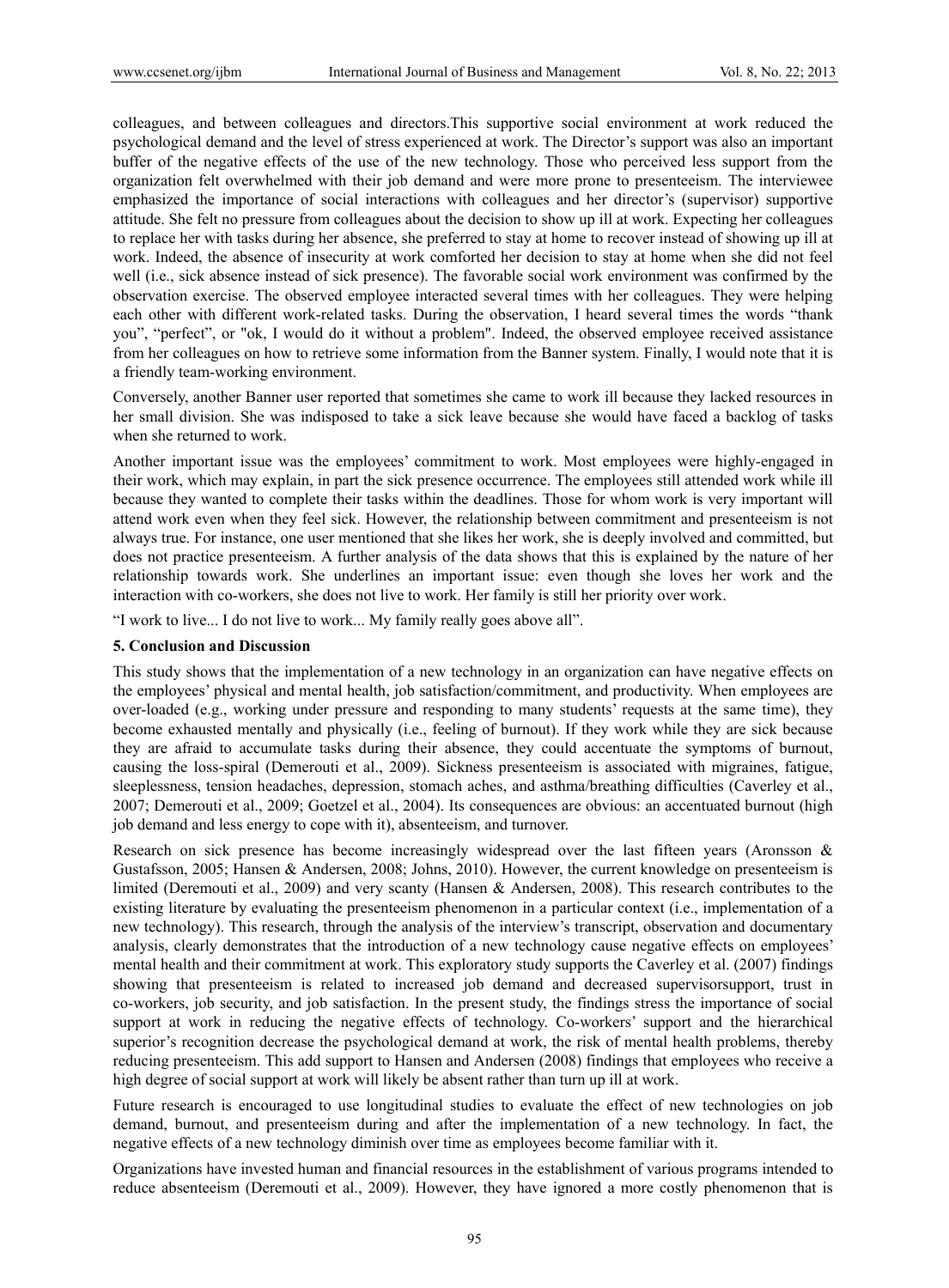presenteeism. The reduction of presenteeism may become an organizational source of competitive advantage. This research would therefore help to raise awareness among practitioners (public and private organizations) to the reality of this phenomenon and develop mechanisms to reduce the level of presenteeism with the early identification of patterns. The organization must develop mechanisms that allow for the assessment of the mental health of employees and the prevention of presenteeism. Presenteeism must not remain a taboo phenomenon. As underlined by this research, employees who feel sick physically or mentally must be supported to prevent presenteeism and its adverse effects on the workers' health and productivity, and also the organization's survival.

Finally, the results of this study would alert organizations to the actual effect of the implementation of new technologies on the mental health of workers and their productivity. The introduction of a new technology in an organization must be structured. It is natural to predict a reduction in performance and in the execution level during the implementation. Organizations must consider some adjustment mechanisms to accompany employees in this complex process. Innovation improves organizational profitability, productivity, employees' morale and customer service standards, and provides a competitive advantage (Klein & Sorra, 1996). To reach these benefits, the implementation process must be accompanied by technical and human support. The implementation should be done gradually in order to facilitate employees' adaptation. Supervisors and managers must be aware of the importance of accompanying users, encouraging and supporting them in using the new skills and knowledge (i.e., how to effectively use the new technology) acquired in training (Kontoghiorghes, 2001).

#### **References**

- Aronsson, G., & Gustafsson, K. (2005). Sickness presenteeism: prevalence, attendance-pressure factors, and an outline of a model for research. *Journal of Occupational and Environmental Medicine, 47*, 958–966. http://dx.doi.org/10.1097/01.jom.0000177219.75677.17
- Aronsson, G., Gustafsson, K., & Dallner, M. (2000). Sick but yet at work. An empirical study of sickness presenteeism. *Journal of Epidemiology and Community Health*, *54*, 502–509. http://dx.doi.org/10.1136/jech.54.7.502
- Bergström, G., Bodin, L., Hagberg, J., Aronsson, G., & Josephson, M. (2009). Sickness presenteeism today, sickness absenteeism tomorrow? A prospective study on sickness presenteeism and future sickness absenteeism. *Journal of Occupational and Environmental Medicine*, *51*(6), 629–638. http://dx.doi.org/10.1097/JOM.0b013e3181a8281b
- Caverley, N., Gunningham, J. B., & MacGregor, N. J. (2007). Sickness presenteeism, sickness absenteeism, and health following restructuring in a public service organization. *Journal of Management Studies*, *44*(2), 304–319. http://dx.doi.org/10.1111/j.1467-6486.2007.00690.x
- Davis, F. D. (1989). Perceived usefulness, perceived ease of use, and user acceptance of information technology. *MIS Quarterly*, *13*(3), 319–339. http://dx.doi.org/ 10.2307/249008
- Demerouti, E., Le Blanc, P. M., Bakker, A. B., Schaufeli, W. B., & Hox, J. (2009). Present but sick: a three-wave study on job demands, presenteeism and burnout. *Career Development International*, *14*(1), 50–68. http://dx.doi.org/10.1108/13620430910933574.
- Goetzel, R. Z., Long, S. R., Ozminkowski, R. J., Hawkins, K., Wang, S., & Lynch, W. (2004). Health, absence, disability, and presenteeism cost estimates of certain physical and mental health conditions affecting US employers. *Journal of Occupational and Environmental Medicine*, *46*(4), 398–412. http://dx.doi.org/10.1097/01.jom.0000121151.40413.bd
- Hansen, C. D., & Andersen, J. H. (2008). Going ill to work–What personal circumstances, attitudes and work-related factors are associated with sickness presenteeism? *Social Science and Medicine*, *67*, 956–964. http://dx.doi.org/10.1016/j.socscimed.2008.05.022
- Johns, G. (2010). Presenteeism in the workplace: A review and research agenda. *Journal of Organizational Behavior*, *31*, 519–542. http://dx.doi.org/ 10.1002/job.630
- Kivimaki et al. (2005). Working while ill as a risk factor for serious coronary events: the Whitehall II study. *American Journal of Public Health*, *95*, 98–102. http://dx.doi.org/ 10.2105/AJPH.2003.035873
- Klein, K. J., & Sorra, J. S. (1996). The challenge of innovation implementation. *The Academy of Management Review*, *21*(4), 1055–1080. http://dx.doi.org/ 10.2307/259164
- Kontoghiorghes, C. (2001). Factors affecting training effectiveness in the context of the introduction of new technology–a US case study. *International Journal of Training and Development*, *5*(4), 248–60.